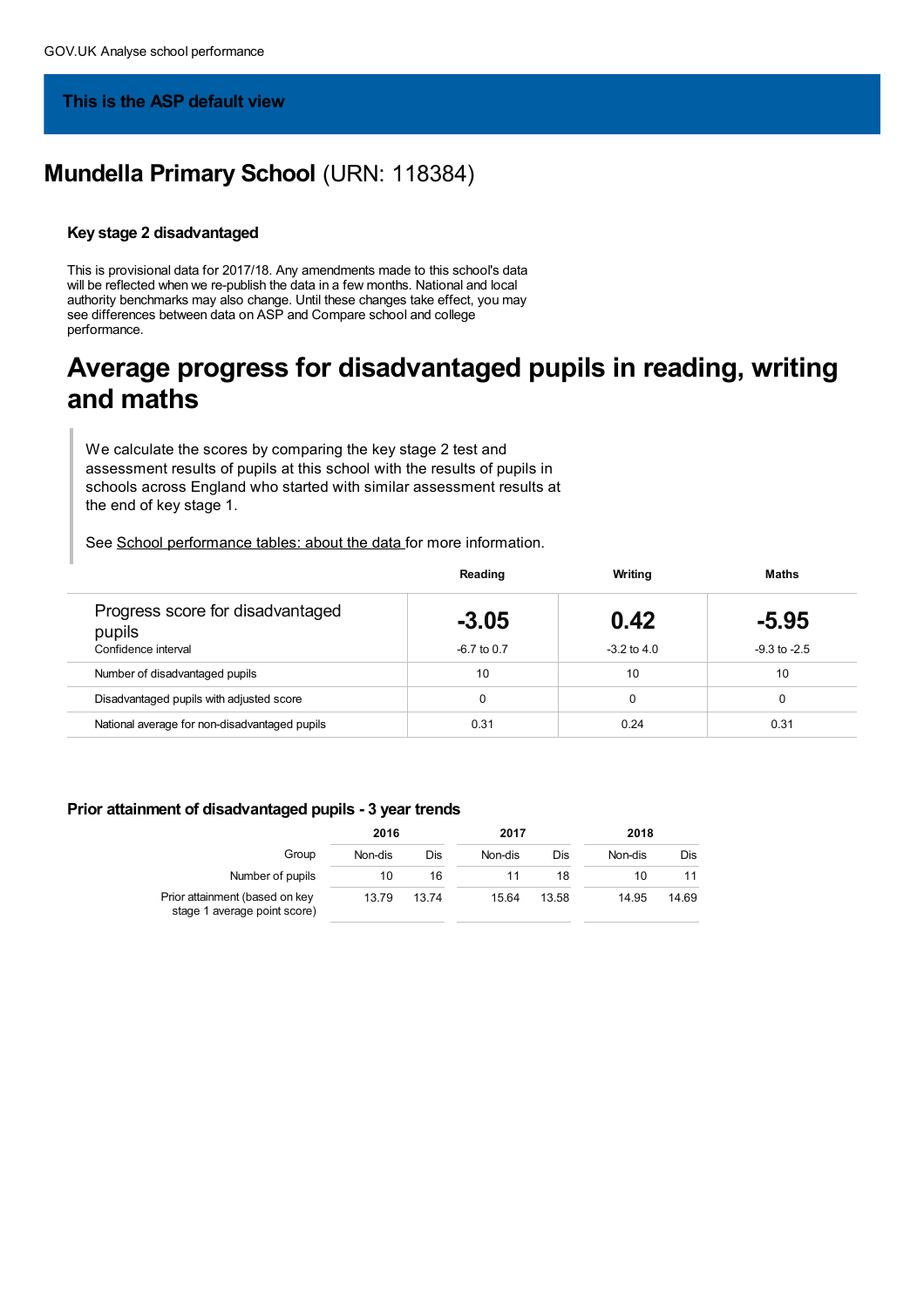# **Average progress in reading by prior attainment**

| Prior attainment                      | Low                  |                       | <b>Middle</b>          |                     | High                 |             |
|---------------------------------------|----------------------|-----------------------|------------------------|---------------------|----------------------|-------------|
| Group                                 | All                  | Dis                   | All                    | Dis                 | All                  | Dis         |
| Number of pupils                      | 3                    | 1                     | 15                     | 9                   | $\overline{2}$       | 0           |
| Number of pupils with adjusted scores | $\mathbf 0$          | 0                     | $\mathbf 0$            | 0                   | $\mathbf 0$          | $\mathbf 0$ |
| Progress score                        | $-4.52$              | 1.21                  | $-5.72$                | $-3.52$             | $-5.00$              | N/A         |
| National Comparator                   | 0.01                 | 0.56                  | 0.03                   | 0.34                | 0.02                 | 0.22        |
| <b>Difference</b>                     | $-4.53$              | 0.65                  | $-5.75$                | $-3.86$             | $-5.02$              | N/A         |
| Confidence interval                   | $-11.3$<br>to<br>2.3 | $-10.5$<br>to<br>12.9 | $-8.7$<br>to<br>$-2.7$ | $-7.4$<br>to<br>0.4 | $-13.3$<br>to<br>3.3 | N/A         |

# **Average progress in writing by prior attainment**

| Prior attainment                      | Low                 |                      | <b>Middle</b>       |                     |                      | High |  |
|---------------------------------------|---------------------|----------------------|---------------------|---------------------|----------------------|------|--|
| Group                                 | All                 | Dis                  | All                 | Dis                 | All                  | Dis  |  |
| Number of pupils                      | 3                   | 1                    | 15                  | 9                   | 2                    | 0    |  |
| Number of pupils with adjusted scores | 0                   | $\Omega$             | 0                   | 0                   | 0                    | 0    |  |
| Progress score                        | 2.29                | 5.73                 | 0.23                | $-0.17$             | $-5.65$              | N/A  |  |
| National Comparator                   | 0.01                | 0.55                 | 0.04                | 0.28                | 0.01                 | 0.14 |  |
| <b>Difference</b>                     | 2.28                | 5.18                 | 0.19                | $-0.45$             | $-5.66$              | N/A  |  |
| Confidence interval                   | $-4.2$<br>to<br>8.8 | $-5.5$<br>to<br>16.9 | $-2.7$<br>to<br>3.1 | $-3.9$<br>to<br>3.5 | $-13.6$<br>to<br>2.4 | N/A  |  |

## **Average progress in maths by prior attainment**

| Prior attainment                      | Low                     |                      | <b>Middle</b>           |                        | High                 |             |
|---------------------------------------|-------------------------|----------------------|-------------------------|------------------------|----------------------|-------------|
| Group                                 | All                     | Dis                  | All                     | Dis                    | All                  | Dis         |
| Number of pupils                      | 3                       |                      | 15                      | 9                      | 2                    | 0           |
| Number of pupils with adjusted scores | $\mathbf 0$             | $\Omega$             | 1                       | $\mathbf 0$            | $\mathbf 0$          | $\mathbf 0$ |
| Progress score                        | $-6.80$                 | $-6.85$              | $-7.31$                 | $-5.85$                | $-5.75$              | N/A         |
| National Comparator                   | 0.02                    | 0.65                 | 0.04                    | 0.34                   | 0.01                 | 0.20        |
| <b>Difference</b>                     | $-6.82$                 | $-7.50$              | $-7.35$                 | $-6.19$                | $-5.76$              | N/A         |
| Confidence interval                   | $-12.9$<br>to<br>$-0.7$ | $-17.5$<br>to<br>3.8 | $-10.0$<br>to<br>$-4.6$ | $-9.3$<br>to<br>$-2.3$ | $-13.2$<br>to<br>1.8 | N/A         |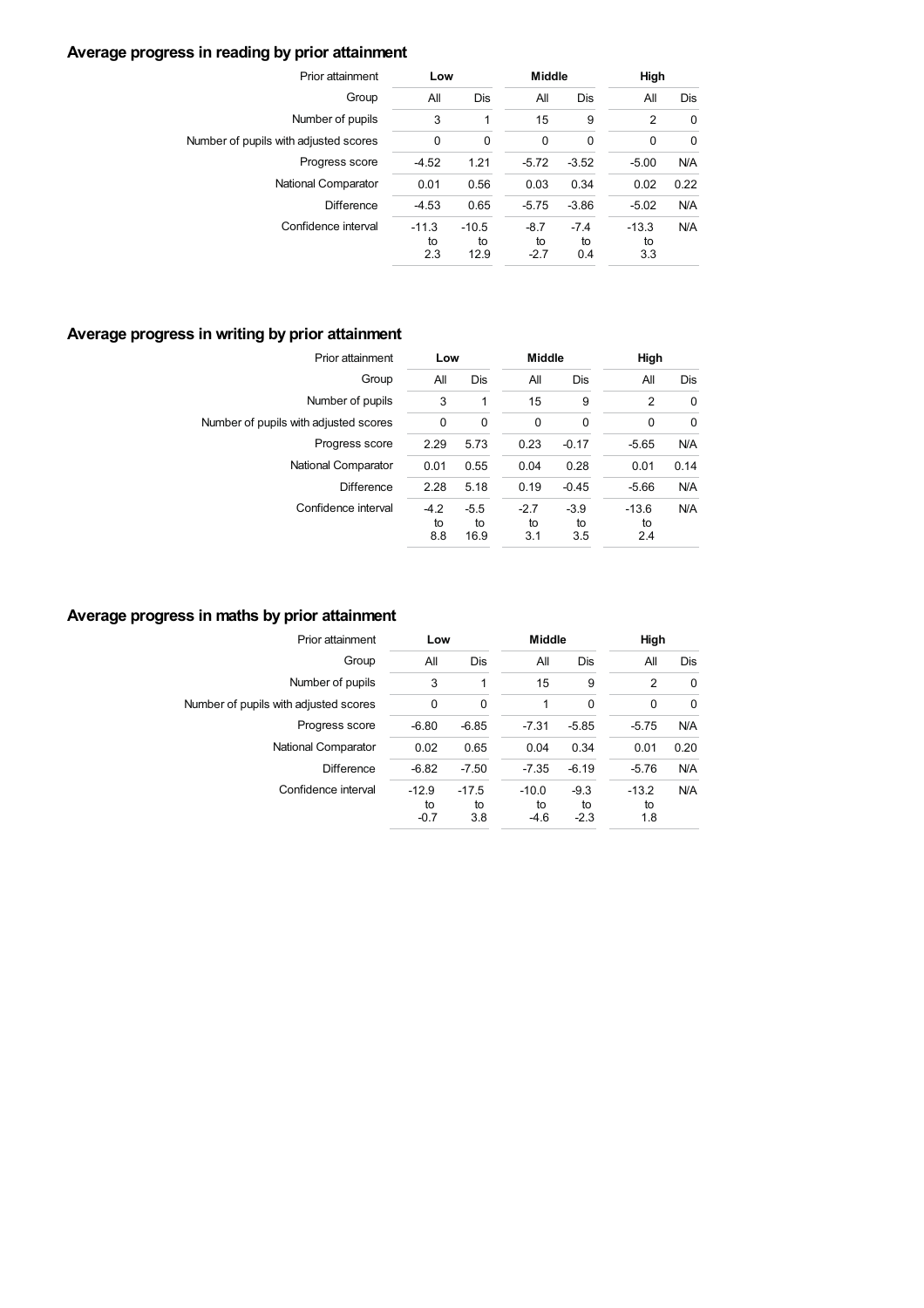# **Reading, writing and maths combined**

### **Percentage of disadvantaged pupils achieving the expected standard or higher**

Number of disadvantaged pupils = 11



Percentage achieving the expected standard or higher

### **Prior attainment of pupils achieving the expected standard or higher**

| Prior attainment    | Low |     | <b>Middle</b> |       | High |     |
|---------------------|-----|-----|---------------|-------|------|-----|
| Group               | All | Dis | All           | Dis   | Αll  | Dis |
| Number of pupils    | 3   |     | 15            | 9     | 2    | 0   |
| Percentage          | 0   | 0   | 13            | 22    | 100  | N/A |
| National Comparator |     | 9   | 58            | 63    | 95   | 96  |
| <b>Difference</b>   | -7  | -9  | $-45$         | $-40$ | 5    | N/A |

### **Percentage of disadvantaged pupils achieving the higher standard**

Number of disadvantaged pupils = 11



Percentage achieving the higher standard

#### **Prior attainment of pupils achieving the higher standard**

| Prior attainment    | Low |     | <b>Middle</b> |     | High  |     |
|---------------------|-----|-----|---------------|-----|-------|-----|
| Group               | All | Dis | All           | Dis | All   | Dis |
| Number of pupils    | 3   |     | 15            | 9   |       | 0   |
| Percentage          | 0   | O   |               | 0   | 0     | N/A |
| National Comparator | 0   |     |               | 2   | 28    | 30  |
| <b>Difference</b>   | O   | O   | -2            | -2  | $-28$ | N/A |